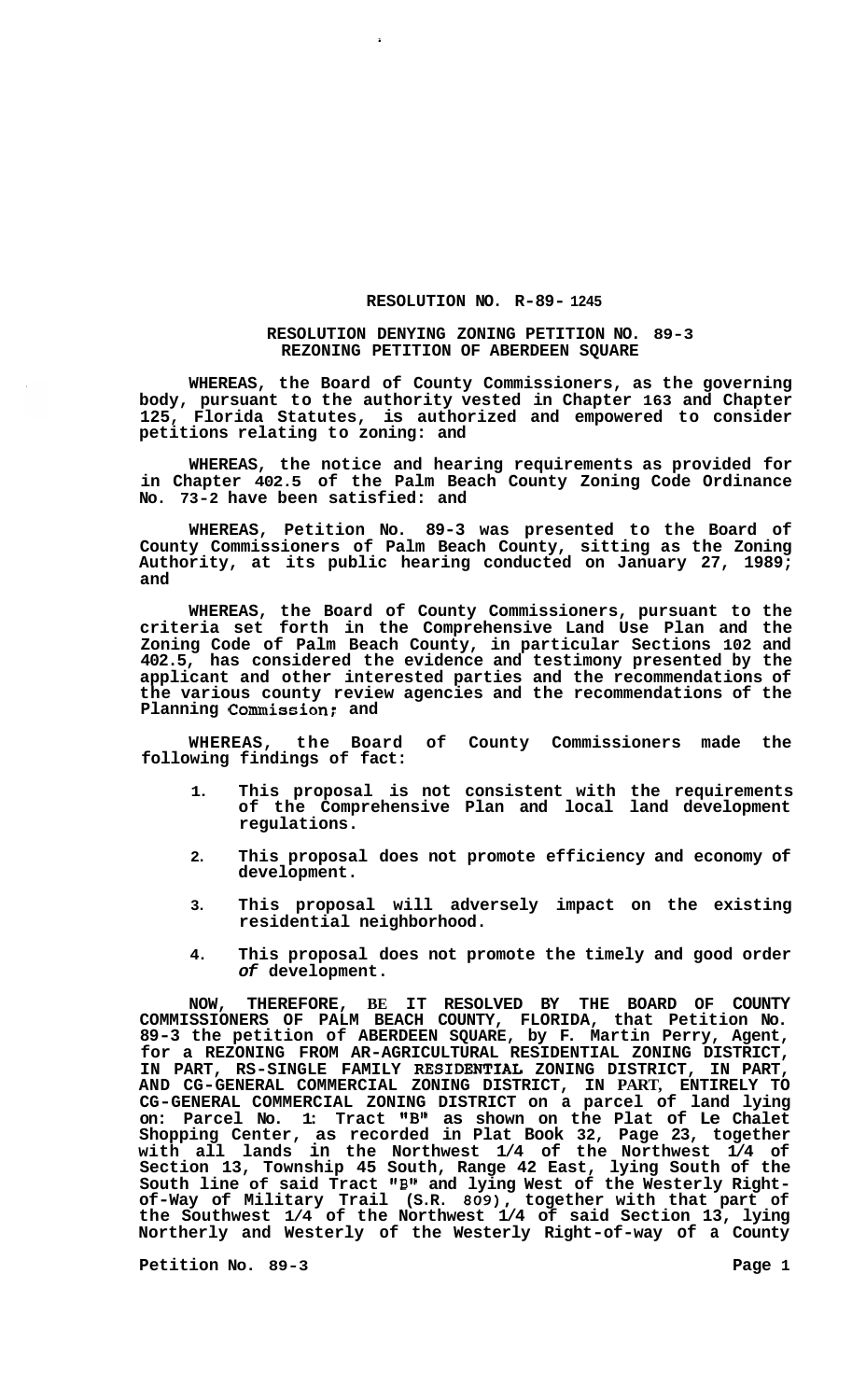**Road known as Old Military Trail (said road formerly known as S.R. 200 and described and deeded to Palm Beach County in Official Records Book 192, Pages 206 through 208) and; Parcel NO. 2: Commencing at the Northwest corner of the Southwest 1/4 of the Northwest 1/4 of Section 13, Township 45 South, Range 42 East: thence, North 89 degrees 36' 04" East along the North line of the Southwest 1/4 of the Northwest 1/4 of said Section 13, a distance of 440.55 feet; thence, South** *00"* **degrees 51' 34" East along a line 218.96 feet West of and parallel with the East line of the West 1/2 of the Southwest 1/4 of the Northwest 1/4 of said section 13, a distance of 499.97 feet to the intersection with the Westerly Right-of-way line of Military Trail (SR 809), said Right-of-way line being a Curve Concave to the Southeast with a radius of 1960.08 feet and a tangent bearing of North 40 degrees 32' 08l' East at said intersection and Point of Beginning; thence, southwesterly along the arc of said curve and Right-of-way line, through a central angle of 16 degrees 19' 33", a distance of 558.50 feet; thence, North** *80* **degrees 47' 50" West along the south line of a parcel of land described in Official Records Book 2276, Pages 652 and 653, said line also being the North line of a parcel of land described in Official Records Book 3762, Pages 1464 and 1465, a distance of 99.07 feet to the intersection with the Easterly Right-of-way line of a county road known as Old Military Trail (said road formerly known as SR 200 and described and deeded to Palm Beach County in Official Records Book 192,, Pages 206 through 208), said Easterly Right-of-way line being a Curve Concave to the Southeast with a radius of 1008.74 feet and a tangent bearing of South 03 degrees 50' 30" West at said intersection: thence, Northerly and Easterly along the arc of said curve and Right-of-way line, through a central angle of 77 degrees 52' 59", a distance of 1371.20 feet to the intersection with the said Westerly Right-of-way line of Military Trail (SR 809)** ; **thence, South 44 degrees 33' 04" West along said Westerly Right-of-way line, a distance of 535.01 feet to the point of curvature of a curve concave to the Southeast with a radius of 1960.08 feet: thence, Southwesterly along the arc of said curve and Westerly Right-of-way line, through a central angle of 03 degrees 49' 16", a distance of 130.72 feet to the Point of Beginning and; Parcel No. 3: All of the Right-of-way of Old Military Trail, formerly known as SR 200, as described and deeded to Palm Beach County in Official Records Book 192, Pages 206 through 208 lying Easterly of the West line of the Northwest 1/4 of Section 13, Township 45 South, Range 42 East, and lying West of the Westerly Right-of-way line of Military Trail (SR 809) as shown on Palm Beach County Engineering Department Right-of-way map Drawing No. 1.83-116, and lying North of the following described line; commencing at the Northwest corner of the Southwest 1/4 of the Northwest 1/4 of Section 13, Township 45 South, Range 42 East; thence, North 89 degrees 36' 04" East along the North line of the Southwest 1/4 of the Northwest 1/4 of said Section 13, a distance of 440.55 feet; thence, South** *00* **degrees 51' 34" East along a line 218.96 feet West** *of* **and parallel with the East line of the West 1/2 of the Southwest 1/4 of the Northwest 1/4 of said Section 13, a distance of 499.97 feet to the intersection with the Westerly Right-of-way line of Military Trail (SR 809), said Right-of-way line being a Curve Concave to the Southeast with a radius** *of*  **1,960.08 feet and a tangent bearing of North 40 degrees 32 I O8lf East at said intersection; thence, Southwesterly along the arc of** 

**Petition No. 89-3 Page 2**